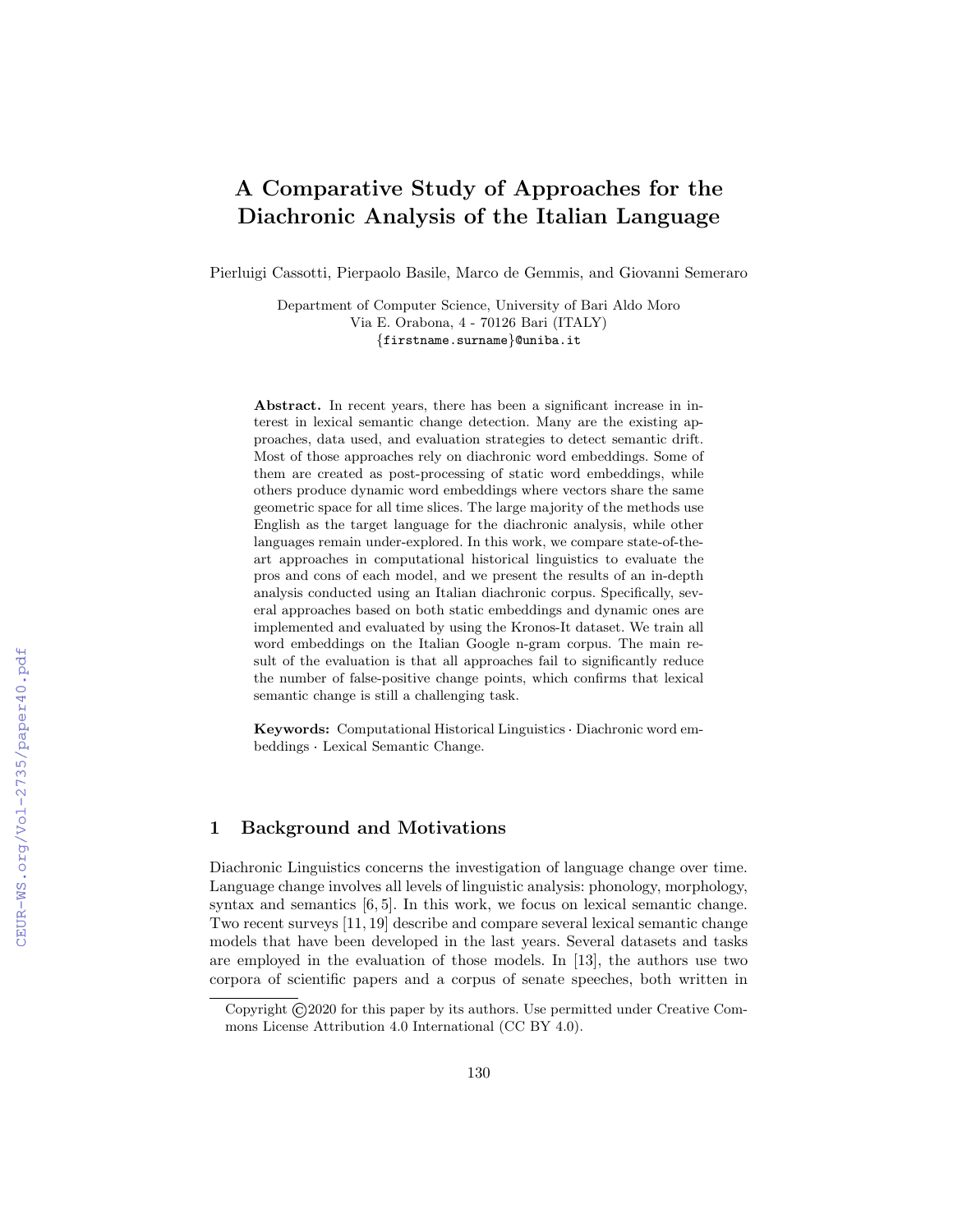English. They compare Static Bernoulli Embedding [14], Procrustes [10] and Dynamic Bernoulli Embeddings [13] using the held-out likelihood as evaluation metric. In [21], the authors evaluate, by using a rank-based approach, word2vec embeddings and a variant of Procrustes alignment to detect words that have undergone a semantic shift. Solving temporal word analogies is a common task used to evaluate models of lexical semantic change, which consists in detecting words analogies across time slices. In [7], the authors exploit the datasets created by [22] and [18] to compare Temporal Word Embeddings with Compass [7], LinearTrans-Word2vec [18], Procrustes [10], Dynamic Word Embeddings [22] and Geo-Word2vec [1]. However, few standard resources for evaluating lexical semantic change detection models are available. Currently, this gap is tackled by several initiatives. In [17], the authors introduce a framework (DUREL) for the annotation of lexical semantic change and at the same time they make available the annotated data<sup>1</sup>. DUREL is also employed in the annotation process of Semeval 2020 Task 1 [16] that involves four languages: English, Sweden, German and Latin, while the Italian language remains under-explored. Semeval 2020 Task 1 provides corpora in four languages and a gold standard of lexical semantic changes for the evaluation of unsupervised systems. However, the Semeval 2020 Task 1 corpora can only be used to evaluate lexical semantic change across two time periods. Therefore, it cannot be used to perform a more fine-grained analysis of the results. In this work, we describe a systematic evaluation of models for lexical semantic change detection with the Italian Google Ngram as the corpus for training word embeddings and Kronos-it [4] as the gold standard for the evaluation. Kronos-IT is a dataset for the evaluation of semantic change point detection algorithms for the Italian language automatically built by using a web scraping strategy. In particular, it exploits the information presents on the online dictionary "Sabatini Colletti"<sup>2</sup> to create a pool of words that have undergone a semantic change. In the dictionary, some lemmas are tagged with the year of the first attestation of its sense. In some cases, associated with the lemma there are multiple years attesting the introduction of new senses for that word. Kronos-IT uses this information to identify the set of semantic changing words.

Previous works about the Italian Google Ngram corpus and Kronos-it are described in [2, 4], but they are limited to the Temporal Random Indexing model [3] and simple baselines based on word frequencies and collocations ignoring recent approaches based on word embeddings.

The paper is structured as follows: Section 2 describes the approaches under analysis, while Section 3 reports details about the evaluation pipeline used in our work. Results of the evaluation are reported and discussed in Section 4.

## 2 Models

Traditional approaches produce word vectors that are not comparable across time due to the stochastic nature of low-dimensional reduction techniques or

 $^1$  http://www.ims.uni-stuttgart.de/data/durel/

 $^2$  https://dizionari.corriere.it/dizionario\_italiano/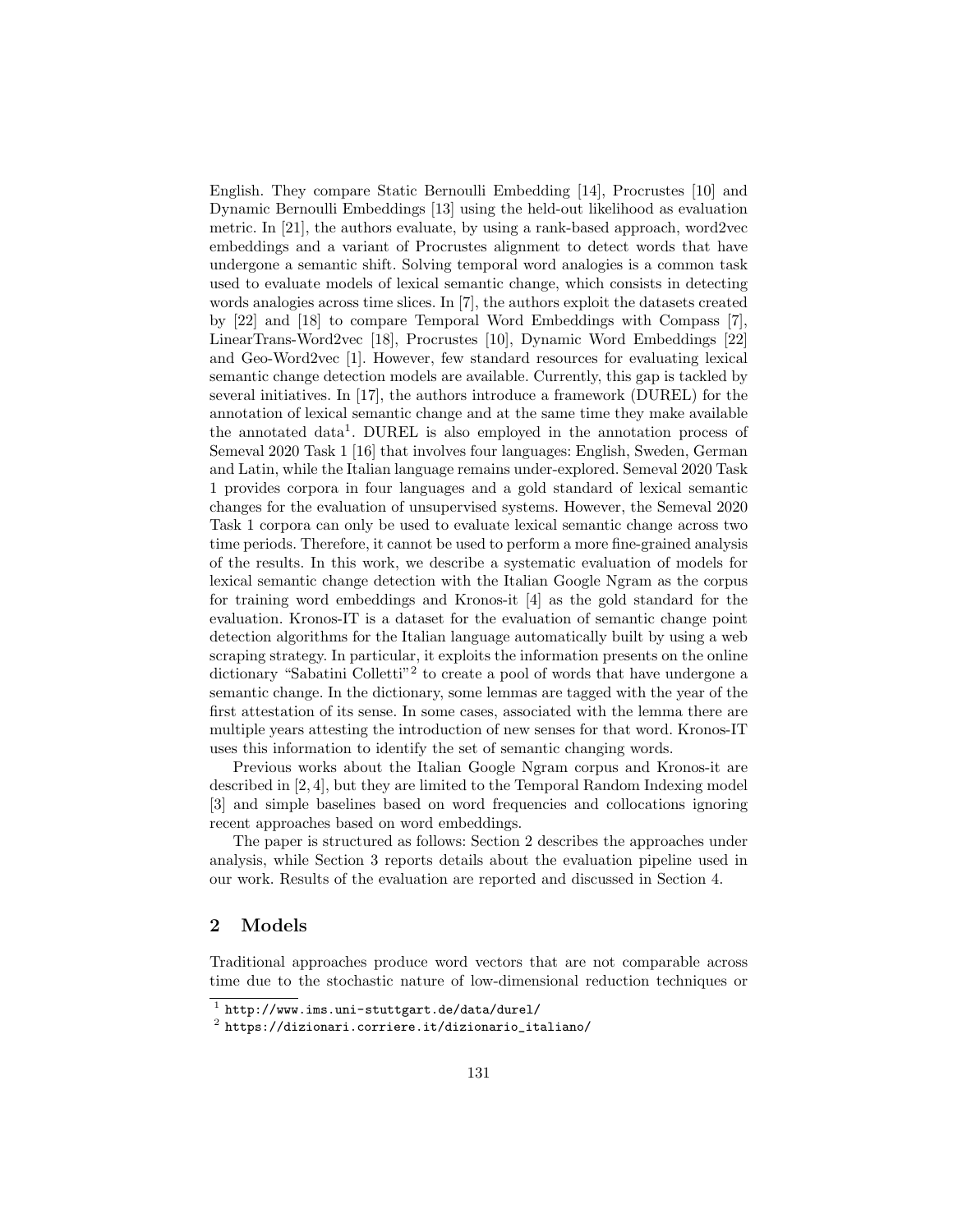sampling techniques. To overcome this issue a widely adopted approach is to align the spaces produced for each time step, based on the assumption that only few words change their meaning. Words that turn out to be not aligned after the alignment, changed their semantics. In this work, we investigate two approaches for producing word embeddings that are comparable across time.

The first approach is based on the alignment of computed word embeddings (bins). Word vectors are computed before the alignment, once we get the bin (the embeddings matrix for a specific time slice), the different spaces obtained for each time slice are aligned. An example of this kind of approach is Procrustes [10], which aligns word embeddings with a rotation matrix. The assumption is that each word space has axes similar to the axes of the other word spaces, and two word spaces are different due to a rotation of the axes:

$$
R = \arg\min_{Q^T Q = I} ||QW^t - W^{t+1}||_F
$$

where  $W^t$  and  $W^{t+1}$  are two word spaces for time slices t and  $t + 1$ , respectively, and Q is an orthogonal matrix that minimizes the Frobenius norm of the difference between  $W^t$  and  $W^{t+1}$ .

The second approach directly produces aligned word embeddings for each time slice, as it jointly learns word embeddings and aligns them. Dynamic word embeddings (DWE) [22] fall in this second type of approaches and it is based on the positive point-wise mutual information (PPMI) matrix factorization. In a unique optimization function, DWE produces embeddings and tries to align them according to the following equation:

$$
\min_{U(t)} \frac{1}{2} ||Y(t) - U(t)U(t)^{T}||_{F}^{2} + \frac{\lambda}{2} ||U(t)||_{F}^{2} + \frac{\tau}{2} (||U(t-1) - U(t)||_{F}^{2} + ||U(t) - U(t+1)||_{F}^{2})
$$

where the terms are, respectively, the factorization of the PPMI matrix  $Y(t)$ , a regularization term and the alignment constraint that keeps the word embeddings similar to the previous and the next word embeddings.

The objective function of static Bernoulli embeddings is closely related to that of the CBOW (Continuous Bag of Words) [12] model, except that static Bernoulli embeddings regularize the embedding placing priors on both the embedding and context vectors. Dynamic Bernoulli Embeddings (DBE) [13] extends static Bernoulli embeddings including the time dimension. Context vectors are shared across all the time slices while embedding vectors are only shared within a time slice. Moreover, Dynamic Bernoulli Embedding uses a Gaussian random walk for obtaining smoothly changing estimates of each term embedding. The random walk penalizes the shifting of consecutive vectors.

Finally, we investigate Temporal Random Indexing (TRI) [3] that is able to produce aligned word embeddings in a single step. Unlike previous approaches, TRI is a count-based method. TRI is based on Random Indexing [15], where a word vector (word embedding)  $sv_j^{T_k}$  for the word  $w_j$  at time  $T_k$  is the sum of random vectors  $r_i$  assigned to the co-occurring words taking into account only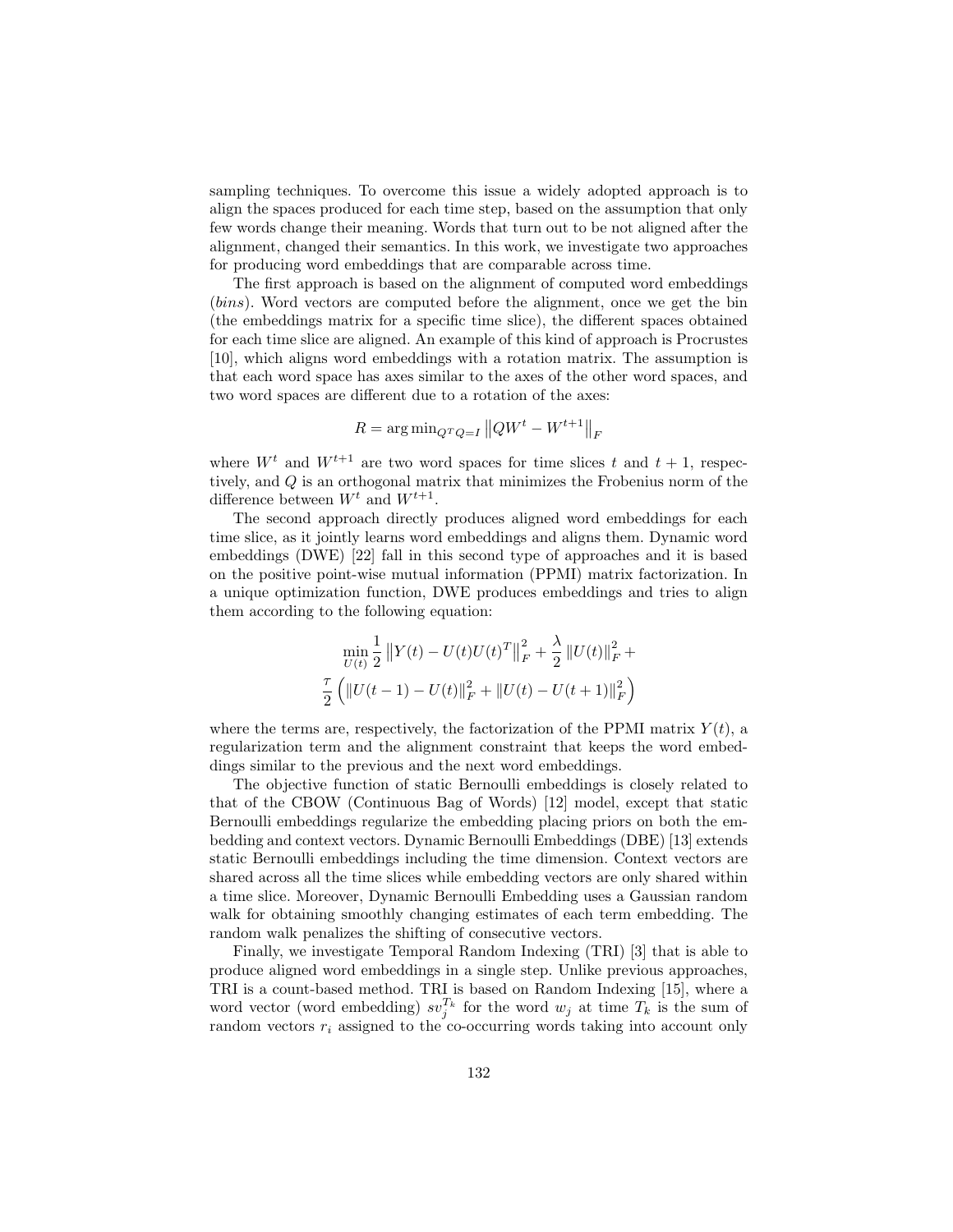documents  $d_l \in T_k$ . Co-occurring words are defined as the set of m words that precede and follow the word  $w_j$ . Random vectors are vectors initialized randomly and shared across all time slices so that word spaces are comparable.

# 3 Methodology

Figure 1 shows the pipeline used for the evaluation, it consists of five modules: corpus pre-processing, computation of bins, bins alignment, construction of timeseries and change point detection. The framework is written in Python, we adopt Procrustes<sup>3</sup>, DBE<sup>4</sup>, DWE<sup>5</sup> and TRI<sup>6</sup> using their original implementation.



Fig. 1: The evaluation pipeline.

#### 3.1 Corpus pre-processing

The corpus pre-processing module receives as input a corpus annotated with the time label of each document. The first operation is the corpus splitting into temporal slices. During the splitting, the dictionary is computing by keeping track of each new token encountered and its occurrence. The final dictionary is built with all tokens present in each time slice and selecting the first  $n$  tokens sorted by the number of occurrences. In our evaluation, we consider  $n = 50,000$ .

 $^3$  https://github.com/williamleif/histwords

<sup>&</sup>lt;sup>4</sup> https://github.com/mariru/dynamic\_bernoulli\_embeddings<br><sup>5</sup> https://github.com/yifan0sun/DynamicWord2Vec

 $^6$  https://github.com/pippokill/tri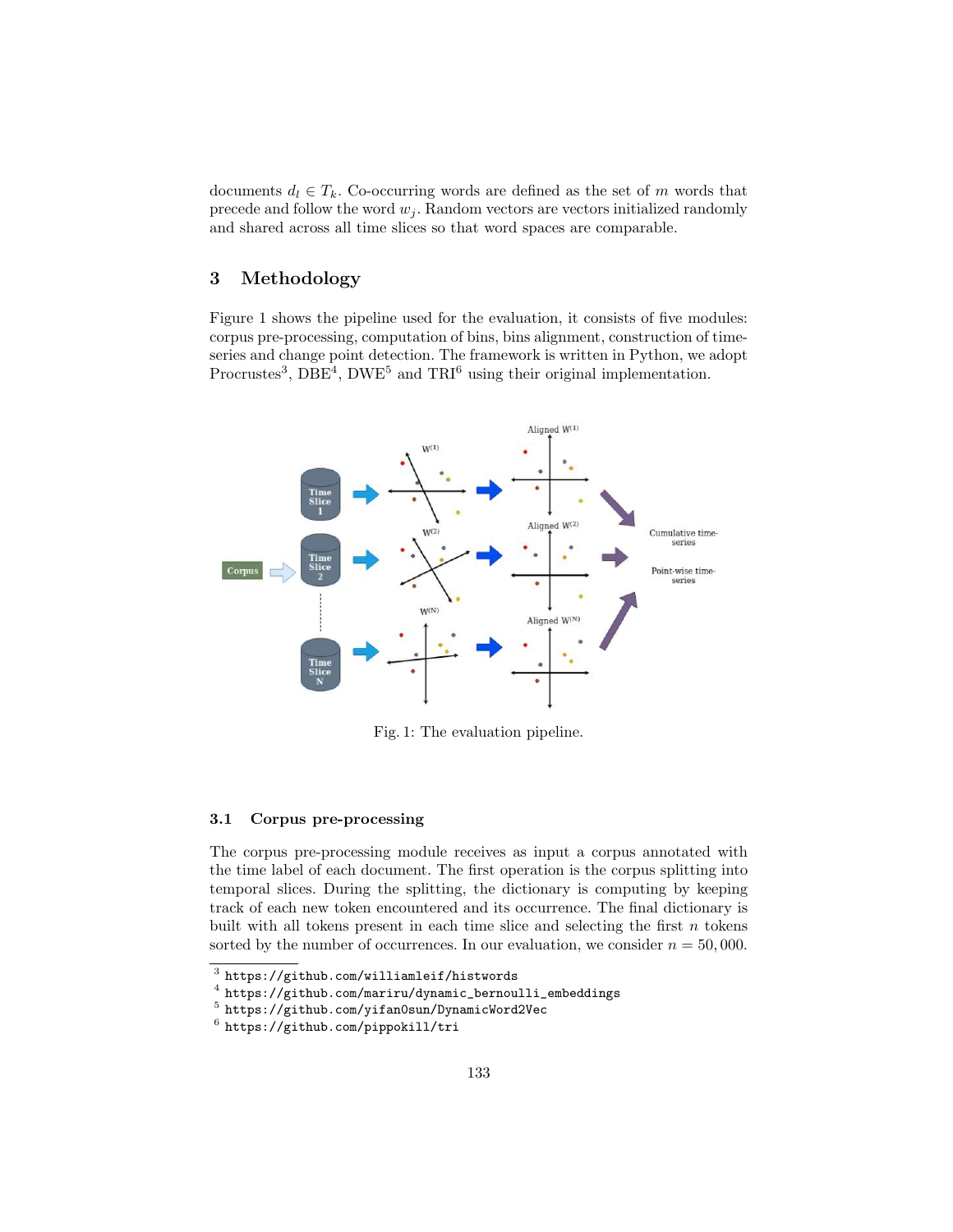#### 3.2 Bins building

The second module takes as input tokenized documents for each time slice and generates for each approach preliminary information useful for the next steps. It has an execution mode for each approach namely Word2Vec, PPMI, Static Bernoulli and Temporal Random Indexing. Word2Vec mode trains a Word2Vec model on each sub-corpus using Gensim<sup>7</sup>, an open-source library for unsupervised topic modelling and natural language processing. The PPMI mode constructs a PPMI matrix for each time slice, which will then be used to create Dynamic Word Embedding. The Bernoulli mode builds static Bernoulli embedding for each time slice that will later be used to construct Dynamic Bernoulli embeddings. The Temporal Random Indexing mode saves the occurrences of words and contexts that we will later be used to create word embeddings.

#### 3.3 Alignment

The aim of the alignment module is the alignment of the bins produced as output in the previous module, and it is composed of several sub-modules: Procrustes Aligner, Bernoulli Aligner, Dynamic word embeddings construction and the TRI sub-module. The Bernoulli Aligner constructs Dynamic Bernoulli Embeddings starting from the static Bernoulli output. Procrustes Aligner is the sub-module that takes each Word2Vec model and applies Procrustes to each time slice. The Dynamic Word Embeddings sub-module takes the PPMI matrices previously created for building the Dynamic Word embeddings model. The TRI sub-module produces word vectors for each time slice by relying on the co-occurrences information built in the previous step.

#### 3.4 Time-series and change point detection

We compute time-series by exploiting the word embeddings created for each time slice. A time-series for each word is built, this result in a matrix  $W^{V x T}$  where  $V$  is the dictionary size and  $T$  is the number of time slices.

We explore two approaches for the computation of the time-series, namely point-wise and cumulative. In the point-wise approach, the element i, j of  $W^{VxT}$ represent the cosine similarity

$$
W_{i,j} = \cos(v_{w_i}^{j-1}, v_{w_i}^j)
$$

where  $w_i$  is the i-th word in the dictionary and j is the j-th time slice. While, in the cumulative approach, the element  $i, j$  of W is

$$
W_{i,j} = cos(\frac{\sum_{k=1}^{j} v_{w_i}^{k-1}}{j}, v_{w_i}^j)
$$

<sup>7</sup> https://radimrehurek.com/gensim/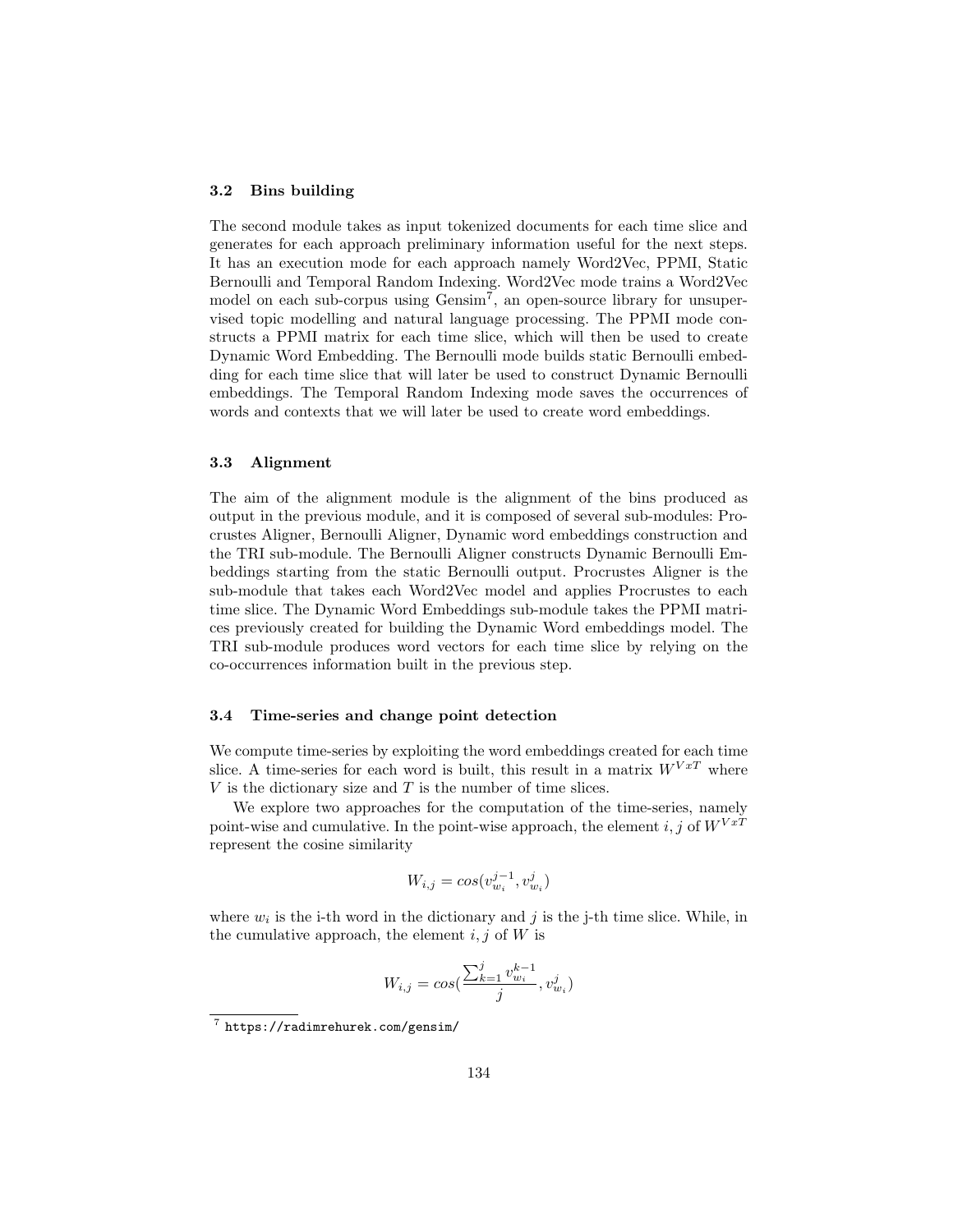In order to detect change points, we use the algorithm proposed in [20]. According to this model, we define a mean shift of a general time-series  $W_i$ pivoted at time period  $j$  as:

$$
K(W_i) = \frac{1}{l-j} \sum_{k=j+1}^{l} W_{i,k} - \frac{1}{j} \sum_{k=1}^{j} W_{i,k}
$$
 (1)

To understand if a mean shift is statistically significant at time j we use a bootstrapping [8] approach under the null hypothesis. The null hypothesis states there is no change in the mean. We sample B bootstrap examples by permuting  $W_{i,j}$ . For each bootstrap sample P,  $K(P)$  is calculated to provide its corresponding bootstrap statistic and statistical significance (p-value) of observing the mean shift at time  $j$  compared to the null distribution. Finally, we estimate the change point by considering the time point  $j$  with the minimum p-value score.

Change points together with the year, the p-value and the word are stored in a file used for the evaluation.

## 4 Evaluation

#### 4.1 Data

For the training, we use the Google Ngram, a dataset of ngrams extracted by 305,763 Google Books. Google Ngram covers the period from 1500 to 2012. OCR errors can occur more in older historical documents, then we extract a sub-corpus concerning the period 1900-2010. We split Google Ngram corpus into ten slices with a range of ten years, starting from 1900 to 2010. We chose a time span of ten years for reducing the computational complexity since semantic changes are not frequent and generally require a large time span to be observed. Since the full text is not available in the Google Ngram, we use the method described in [9] for extracting co-occurrences between words. As gold standard, we use Kronos-it [4], a dataset for the Italian lexical change detection task. Kronos-it provides for each lemma a set of years indicating the semantic change for that lemma. Kronos-it is extracted by the Sabatini Coletti, an Italian dictionary that contains for some word meanings the year of the first appearance. The Kronos-it dataset contains 13,818 lemmas and 13,932 change points. Lemmas reported in Kronos-it have, on average, one change point.

#### 4.2 Hyper-parameters

We use the same hyper-parameters values shared by two or more models. We use the same values for the *context-window* and the *dimension* of the embeddings. Table 1 reports training strategies and hyper-parameters values. We adopt default values used by the authors of the models.

In particular, in DWE we specify the number of iterations over the data, the alignment weight  $\tau$ , the regularization weights  $\lambda$  and  $\gamma$ . In TRI, we set the *down*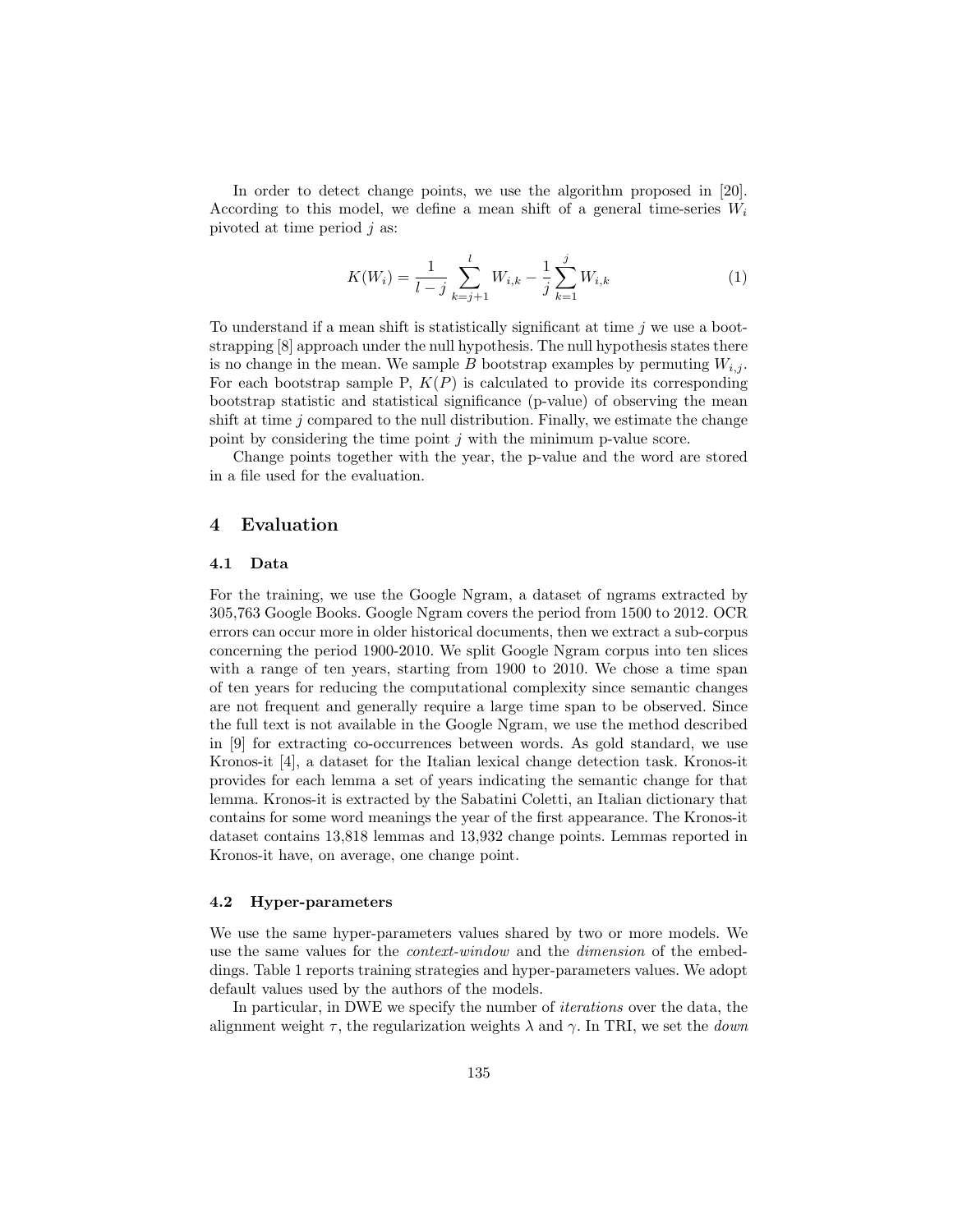| <b>DWE</b>       |     | TRI                                        |     | <b>DBE</b>                              |    | Procrustes               |           |
|------------------|-----|--------------------------------------------|-----|-----------------------------------------|----|--------------------------|-----------|
|                  |     | Parameter Value Parameter                  |     | Value  Parameter Value  Parameter Value |    |                          |           |
| $dimension$  300 |     | dimension                                  | 300 | $\text{Idimension}$  300                |    | $\text{Idimension}$  300 |           |
| window           | 4   | window                                     | 4   | window                                  | 14 | window                   | 4         |
| iters            | 5   | $down\text{-sampling}$ 0.001   negatives 2 |     |                                         |    | min-count  1             |           |
| $\lambda$        | 10  | seeds                                      | 10  | $\parallel$ minibatch $\parallel$ 1000  |    | <i>legatives</i>         | <b>20</b> |
| $\sim$           | 100 |                                            |     | n epochs                                | 14 | sample                   | $1e-5$    |
|                  | 50  |                                            |     |                                         |    | liter                    | 4         |

Table 1: Models hyper-parameters.

sampling factor, and the number of seeds. In DBE, we set the number of negative samples, the minibatch size and the number of epochs. In Procrustes, we set the minimum number of occurrences a token must have to appear in the dictionary min-count, the number of negative samples, the downsampling parameter sample and the number of iterations over the data.

#### 4.3 Metrics

We compute the performance of each approach by using Precision, Recall and Fmeasure. In the evaluation, a true positive is a change point for a word reported in the gold standard that belongs to the range of the ten years predicted by the system for that word. Change points provided by the systems are compared to the change points reported in the gold standard. The false negatives (FN) are the number of change points in the gold standard minus the true positives. The false positives (FP) are the number of change points provided by the system minus the true positives.

#### 4.4 Results

Table 2 reports Precision (P), Recall (R) and F-measure (F) for each system. We can observe that generally, we obtain a low F-measure. This is due to the large numbers of change points detected by each system (false positive). We can observe that the best approach is DWE point-wise. However, the results of DWE point-wise are close to those obtained by Procrustes point-wise and TRI cumulative. A remarkable aspect is the worse performance of DBE respect those of TRI and DWE, the entries of DBE time-series are very close to 1, this highlights a heavy alignment. This is maybe due to the choice of hyper-parameters used to train the DBE. We use, as mentioned above, the default hyper-parameters and the type of datasets used by the authors is different from Google Ngrams, mainly due to the large amount of data in the Google Ngrams. This could have affected results obtained by DBE. The results of the evaluation prove that the task of semantic change detection is very challenging, in particular, the large number of detected change points (false positive) drastically affects the performance. Sometimes change points are detected before or after the change point reported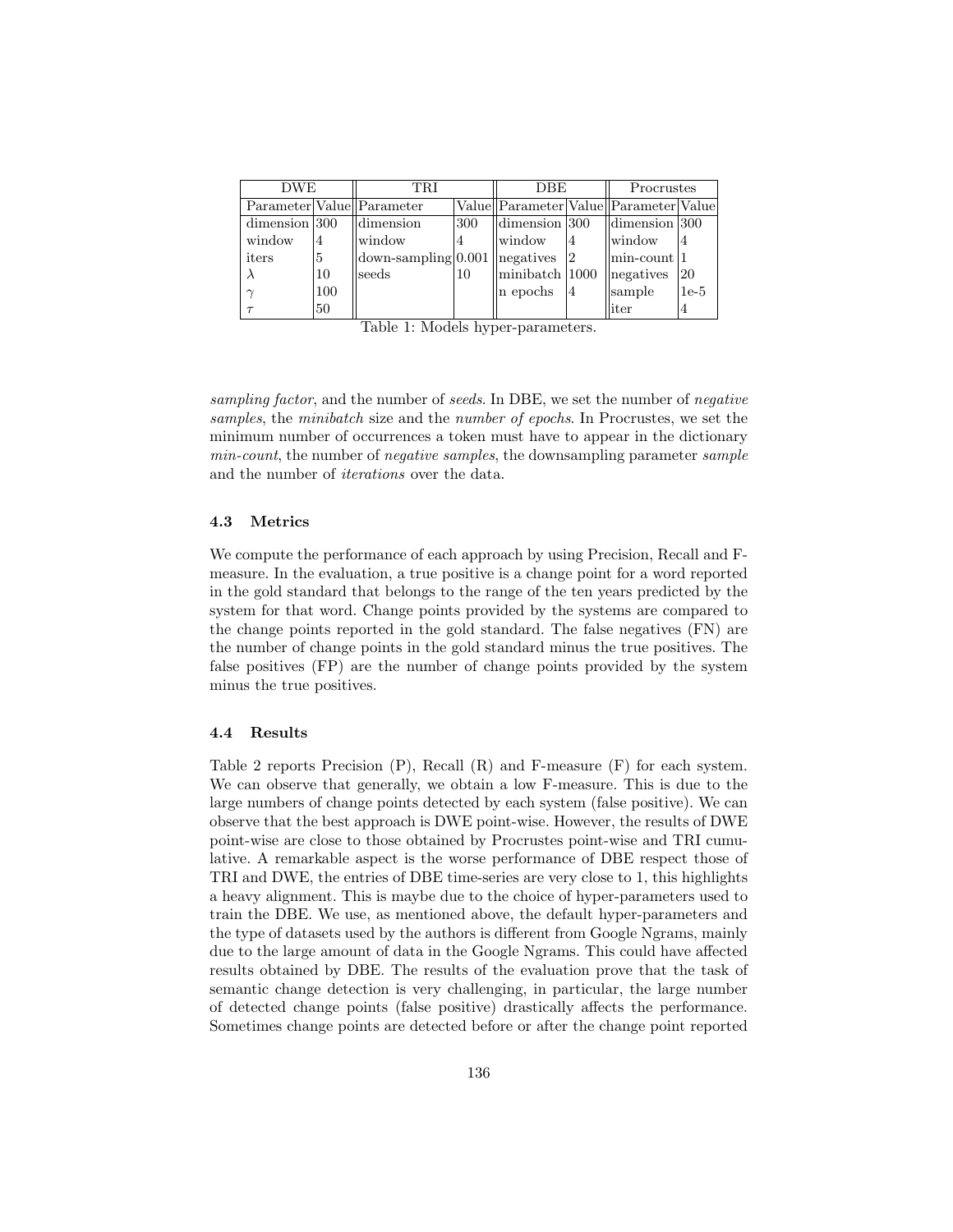

Fig. 2: Example of semantic shifts detected. Red points marks change points in the gold standard. Change points detected in the time-series are shown. 137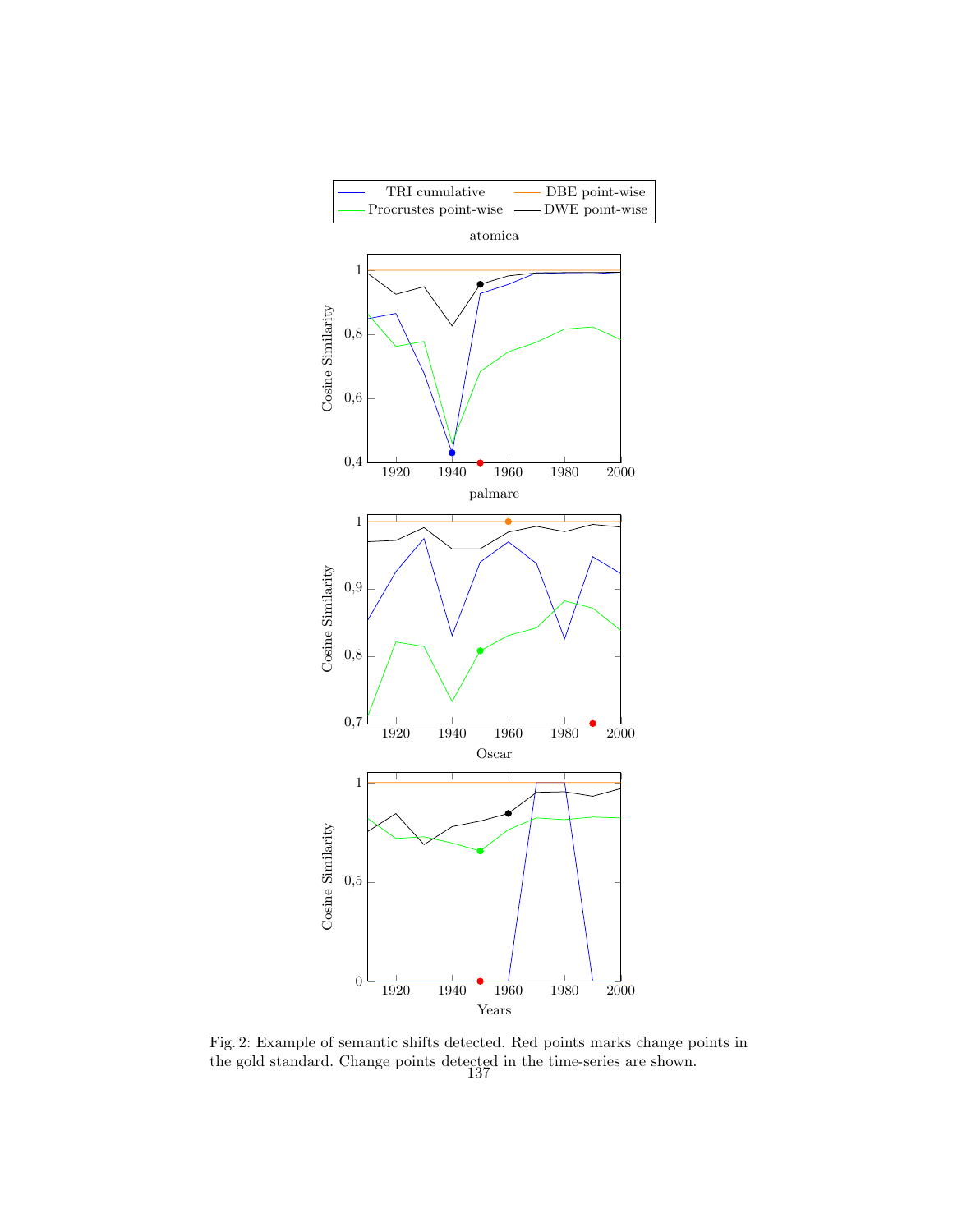| Model                 |       |       |       | Precision Recall F-Measure Change points detected |
|-----------------------|-------|-------|-------|---------------------------------------------------|
| DWE cumulative        | .0016 | .0840 | .0031 | 13207                                             |
| DWE point-wise        | .0020 | .0880 | .0039 | 11115                                             |
| TRI cumulative        | .0017 | .0680 | .0033 | 10233                                             |
| TRI point-wise        | .0016 | .0680 | .0032 | 10315                                             |
| DBE cumulative        | .0000 | .0000 | .0000 | 255                                               |
| DBE point-wise        | .0019 | .0200 | .0035 | 2815                                              |
| Procrustes cumulative | .0016 | .0640 | .0033 | 9652                                              |
| Procrustes point-wise | .0019 | .0200 | .0036 | 2757                                              |

Table 2: Results of the evaluation.

in the gold standard, this supports the hypothesis that the change of semantics of a word is a continuous process, which involves long periods before reaching a stabilization. More studies are necessary to understand which component affects the performance, such an in-depth and explicit analysis of time-series. Moreover, it is important to underline that the year reported in the dictionary may be incorrect.

In Figure 2, we show some examples of time-series. For the word 'atomica', DWE cumulative is the only approach that fits the change point in the gold standard, indicating the change point as the decade 1950-1959, after 1945, year of Hiroshima and Nagasaki. We do not detect change points in the time-series produced by Procrustes point-wise and DBE point-wise, while we find a change point in the TRI-cumulative time-series in the 1950-1959 decade. For the word 'palmare', in the DBE point-wise and Procrustes cumulative time-series, two change points are detected that are too early compared to the change point in the gold standard 1998. Procrustes provided the right range 1950-1959 for the word 'Oscar', years in which for the first time an Italian film director, Vittorio De Sica, won the Oscar. TRI cumulative and DBE point-wise do not detect change points, while in the DWE point-wise time-series a change point is founded in the decade 1960-1969.

## 5 Conclusions

In this paper, we present a systematic evaluation of Dynamic Word Embeddings, Dynamic Bernoulli Embeddings, Procrustes and Temporal Random Indexing for the lexical semantic change detection for the Italian language. The results show that detect lexical semantic change is a complex task. A large number of change points is detected by systems, affecting the performance. A qualitative analysis of words time-series highlights that some change points are detected just before or after the correct period. This behaviour requires some further linguistic analysis for understanding the reasons behind.

This work can be extended in two directions: 1) including some recent models of lexical semantic change that involve contextual embeddings and a hyperparameter search optimized on the Italian Google Ngram dataset; 2) investi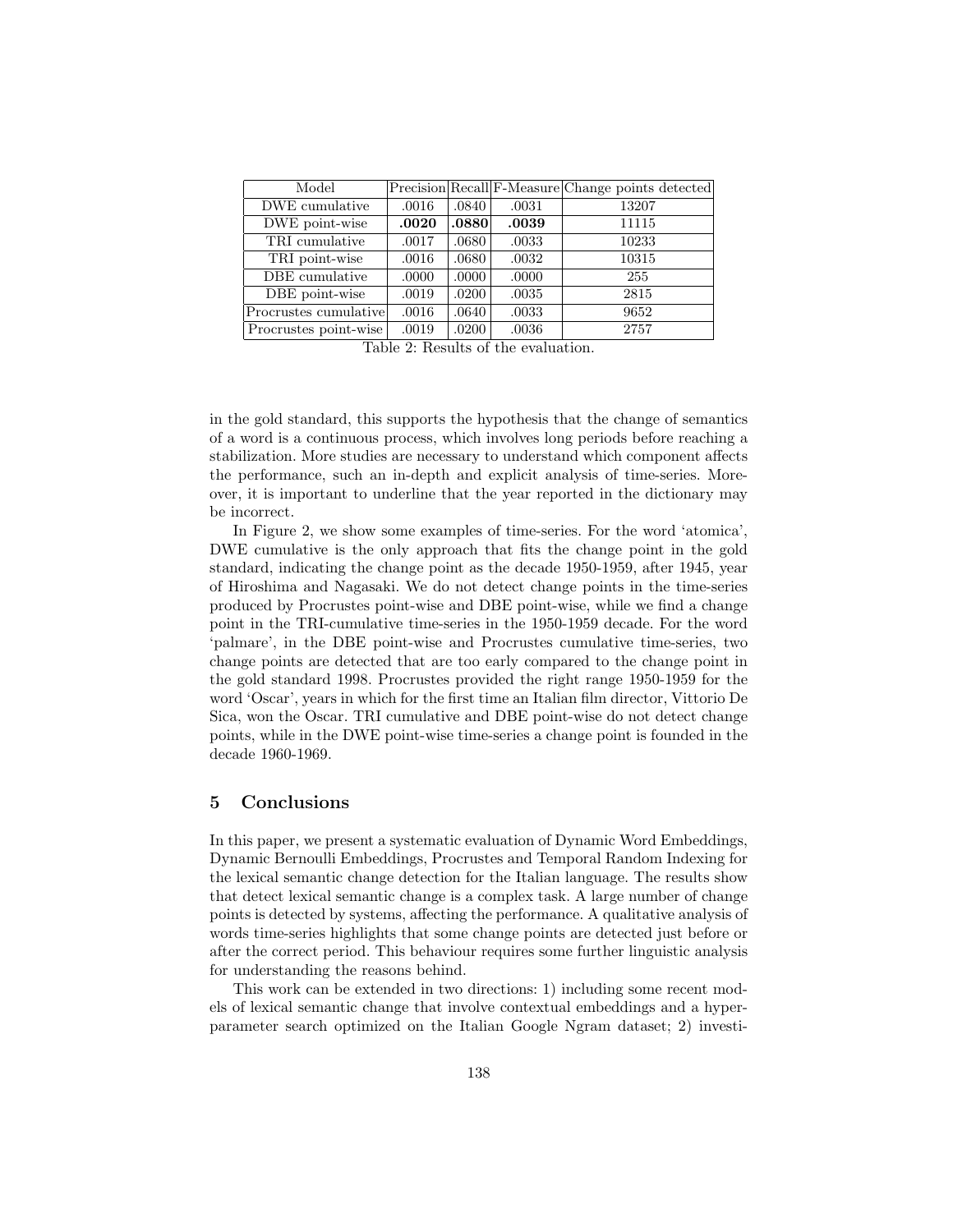gating other diachronic Italian corpora as training data. Moreover, we plan to investigate further methods for detecting changes in time-series.

## Acknowledgments

This research has been partially funded by ADISU Puglia under the postgraduate programme "Emotional city: a location-aware sentiment analysis platform for mining citizen opinions and monitoring the perception of quality of life".

# References

- 1. Bamman, D., Dyer, C., Smith, N.A.: Distributed representations of geographically situated language. In: Proceedings of the 52nd Annual Meeting of the Association for Computational Linguistics (Volume 2: Short Papers). pp. 828–834 (2014)
- 2. Basile, P., Caputo, A., Luisi, R., Semeraro, G.: Diachronic analysis of the Italian language exploiting google ngram. In: Proceedings of the Third Italian Conference on Computational Linguistics (CLiC-it 2016). p. 56. CEUR.org (2016)
- 3. Basile, P., Caputo, A., Semeraro, G.: Analysing word meaning over time by exploiting temporal random indexing. In: First Italian Conference on Computational Linguistics CLiC-it (CLiC-it 2014). CEUR.org (2014)
- 4. Basile, P., Semeraro, G., Caputo, A.: Kronos-it: a Dataset for the Italian Semantic Change Detection Task. In: Proceedings of the 6th Italian Conference on Computational Linguistics (CLiC-it 2019). CEUR.org (2019)
- 5. Blank, A.: Why do new meanings occur? A cognitive typology of the motivations for lexical semantic change. Historical semantics and cognition (1999)
- 6. Bybee, J.L.: Diachronic linguistics. In: The Oxford handbook of cognitive linguistics. Oxford University Press (2010), https://www.oxfordhandbooks.com/view/ 10.1093/oxfordhb/9780199738632.001.0001/oxfordhb-9780199738632-e-36
- 7. Di Carlo, V., Bianchi, F., Palmonari, M.: Training temporal word embeddings with a compass. In: Proceedings of the AAAI Conference on Artificial Intelligence. vol. 33, pp. 6326–6334 (2019)
- 8. Efron, B., Tibshirani, R.: An Introduction to the Bootstrap. CRC Press (1994)
- 9. Ginter, F., Kanerva, J.: Fast Training of word 2 vec Representations Using N-gram Corpora (2014), https://www2.lingfil.uu.se/SLTC2014/abstracts/sltc2014\_ submission\_27.pdf
- 10. Hamilton, W.L., Leskovec, J., Jurafsky, D.: Diachronic Word Embeddings Reveal Statistical Laws of Semantic Change. In: Proceedings of the 54th Annual Meeting of the Association for Computational Linguistics (Volume 1: Long Papers). pp. 1489–1501 (2016)
- 11. Kutuzov, A., Øvrelid, L., Szymanski, T., Velldal, E.: Diachronic word embeddings and semantic shifts: a survey. In: Proceedings of the 27th International Conference on Computational Linguistics. pp. 1384–1397 (2018)
- 12. Mikolov, T., Chen, K., Corrado, G., Dean, J.: Efficient Estimation of Word Representations in Vector Space (2013)
- 13. Rudolph, M., Blei, D.: Dynamic embeddings for language evolution. In: Proceedings of the 2018 World Wide Web Conference. pp. 1003–1011 (2018)